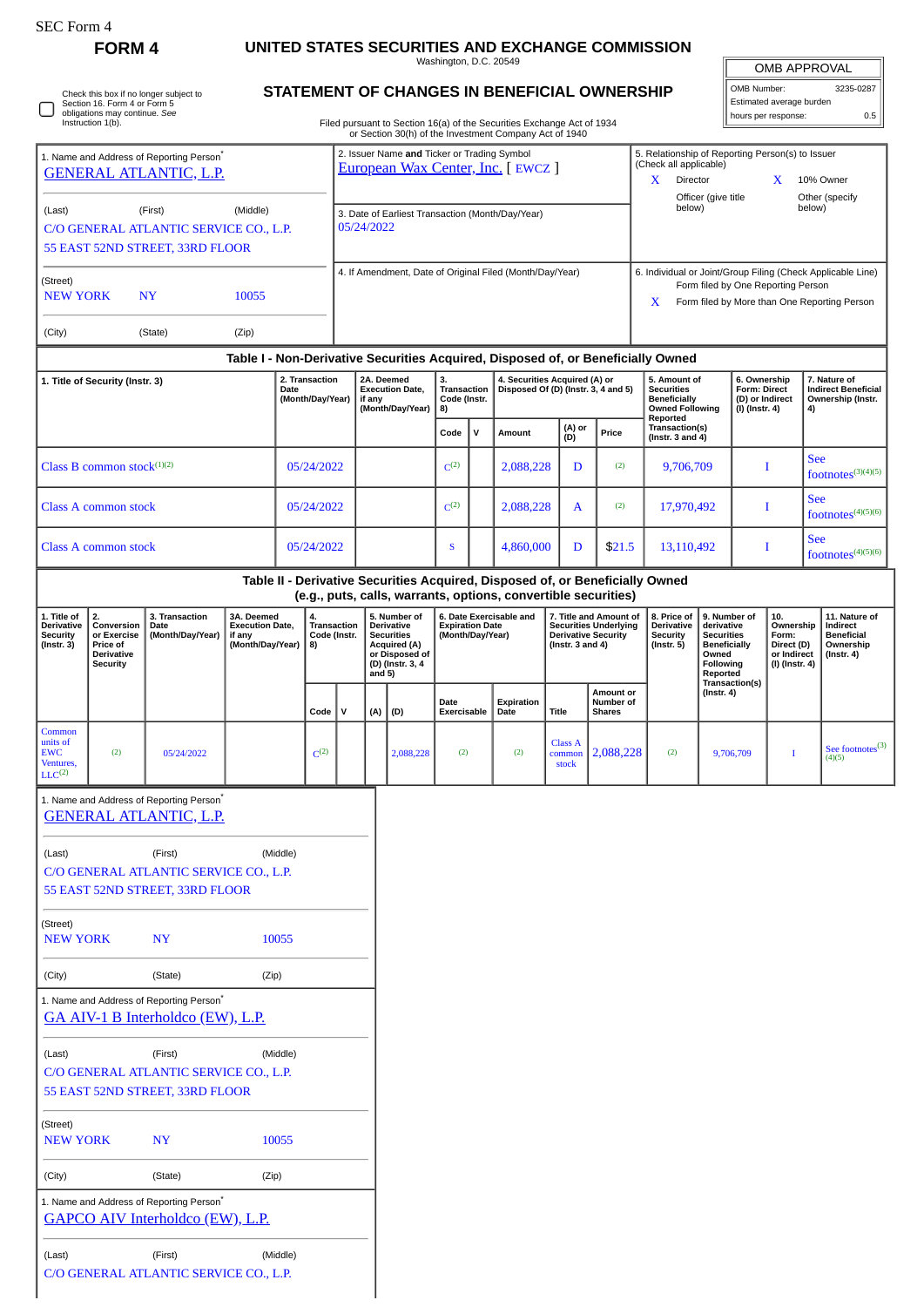|                                                                                     | 55 EAST 52ND STREET, 33RD FLOOR                                                      |          |
|-------------------------------------------------------------------------------------|--------------------------------------------------------------------------------------|----------|
| (Street)<br><b>NEW YORK</b>                                                         | N <sub>Y</sub>                                                                       | 10055    |
| (City)                                                                              | (State)                                                                              | (Zip)    |
| 1. Name and Address of Reporting Person <sup>®</sup>                                | <u>General Atlantic Partners AIV (EW), L.P.</u>                                      |          |
| (Last)                                                                              | (First)<br>C/O GENERAL ATLANTIC SERVICE CO., L.P.<br>55 EAST 52ND STREET, 33RD FLOOR | (Middle) |
| (Street)<br><b>NEW YORK</b>                                                         | NY                                                                                   | 10055    |
| (City)                                                                              | (State)                                                                              | (Zip)    |
| 1. Name and Address of Reporting Person <sup>®</sup>                                | General Atlantic Partners AIV-1 A, L.P.                                              |          |
| (Last)                                                                              | (First)<br>C/O GENERAL ATLANTIC SERVICE CO., L.P.<br>55 EAST 52ND STREET, 32ND FLOOR | (Middle) |
| (Street)<br><b>NEW YORK</b>                                                         | N <sub>Y</sub>                                                                       | 10055    |
| (City)                                                                              | (State)                                                                              | (Zip)    |
| 1. Name and Address of Reporting Person <sup>®</sup>                                | General Atlantic Partners AIV-1 B, L.P.                                              |          |
| (Last)                                                                              | (First)<br>C/O GENERAL ATLANTIC SERVICE CO., L.P.<br>55 EAST 52ND STREET, 32ND FLOOR | (Middle) |
| (Street)<br><b>NEW YORK</b>                                                         | N <sub>Y</sub>                                                                       | 10055    |
| (City)                                                                              | (State)                                                                              | (Zip)    |
| 1. Name and Address of Reporting Person <sup>®</sup><br>GAP Coinvestments CDA, L.P. |                                                                                      |          |
| (Last)                                                                              | (First)                                                                              | (Middle) |
|                                                                                     | C/O GENERAL ATLANTIC SERVICE CO., L.P.<br>55 EAST 52ND STREET, 32ND FLOOR            |          |
| (Street)<br>NEW YORK                                                                | <b>NY</b>                                                                            | 10055    |
| (City)                                                                              | (State)                                                                              | (Zip)    |
| 1. Name and Address of Reporting Person <sup>®</sup>                                | <b>GAP COINVESTMENTS III, LLC</b>                                                    |          |
| (Last)                                                                              | (First)<br>C/O GENERAL ATLANTIC SERVICE CO., L.P.<br>55 EAST 52ND STREET, 33RD FLOOR | (Middle) |
| (Street)<br><b>NEW YORK</b>                                                         | N <sub>Y</sub>                                                                       | 10055    |
| (City)                                                                              | (State)                                                                              | (Zip)    |
| 1. Name and Address of Reporting Person <sup>®</sup>                                | <u>GAP COINVESTMENTS IV, LLC</u>                                                     |          |
| (Last)                                                                              | (First)<br>C/O GENERAL ATLANTIC SERVICE CO., L.P.<br>55 EAST 52ND STREET, 33RD FLOOR | (Middle) |
| (Street)<br><b>NEW YORK</b>                                                         | NY                                                                                   | 10055    |